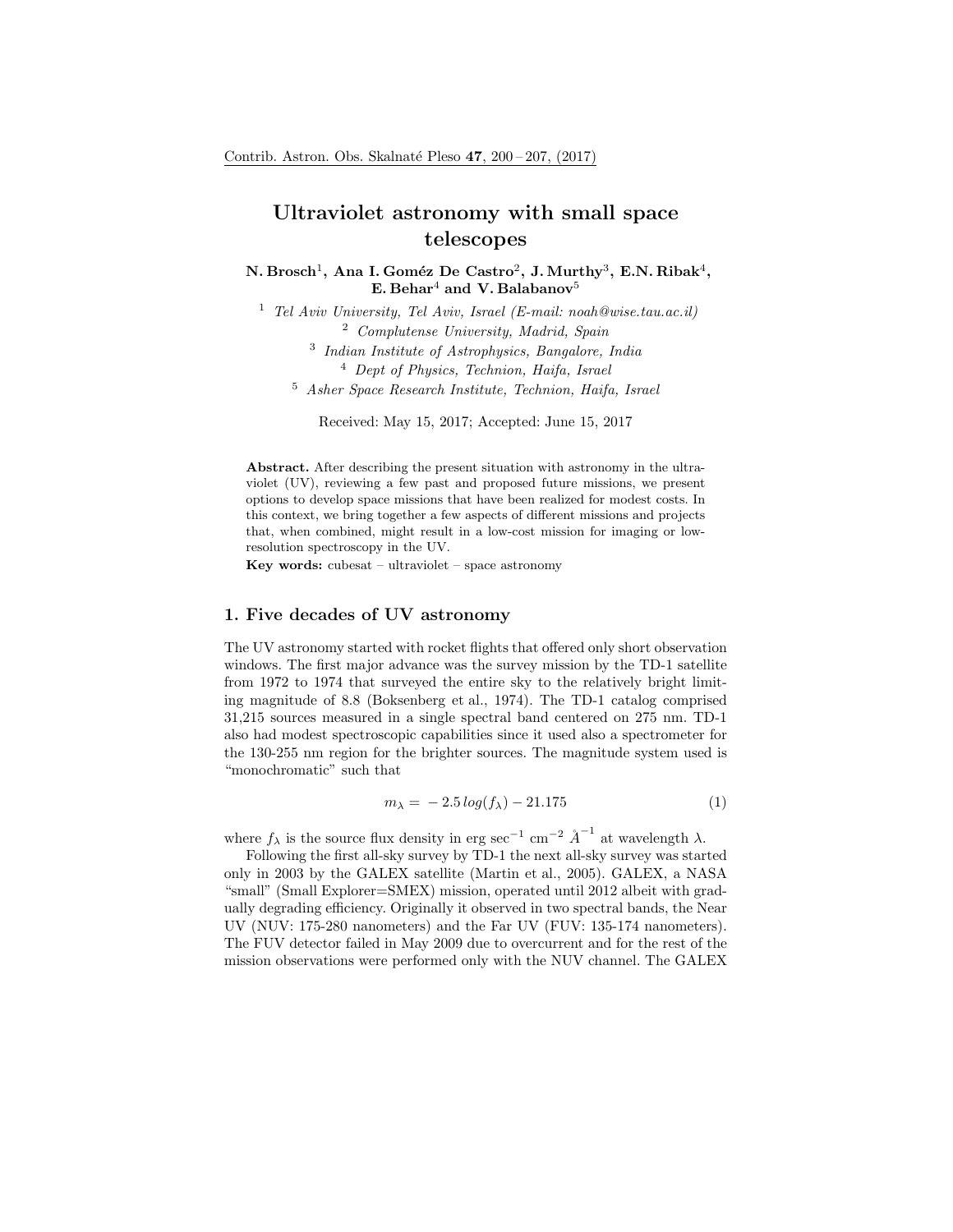all-sky catalog contains some 65.3 million sources to a depth of about 19.9/20.8 FUV/NUV (ABmag). The AB magnitudes are defined as

$$
m_{AB} = -2.5 \log(f_{\nu}) - 48.600 \tag{2}
$$

The GALEX mission's life-cycle cost to NASA was \$150.6 million. A sizable fraction of the sky was not surveyed at all in order to avoid bright stars that could have damaged the detectors and the emphasis was put on high galactic latitude regions to sample as many galaxies as possible.

The long time span between TD-1 and GALEX, and the lack of other survey missions since the decommissioning of GALEX, make it difficult to retain retaining scientists and engineers specialized in UV technology and data analysis. The lack of a clear vision of future missions has become a major problem to retain the know-how in the field. This paper point to a possible solution using the now-popular CubeSat philosophy and offers a preliminary concept for such a missions.

## 2. Small missions

In this section we describe a few small missions, selecting specifically a few in the UV, and pointing out that significant science can be done with small optics and small payloads.

#### 2.1. Chang'e-3

The China National Space Administration (CNSA) landed on the Moon, on 14 December 2013, a mission called Chang'e-3. The spacecraft carried a small rover and a number of experiments operating on the lander. One of these, called Lunar-based Ultraviolet Telescope(LUT), was a 15-cm telescope equipped with a orientable folding mirror to allow observations of sources in different sky directions. The operation of LUT during the first 18 months was described by Wang et al. (2015).

LUT observes in a band rather close to the NUV one of GALEX ( $\sim$  270 nm) and can access sources in the vicinity of the lunar north pole in a sky area of ∼3000 square degrees. By observing UV standards, Wang et al. determined the zero point of the LUT photometry, showed the relative photometric stability, and determined that lunar dust does not affect observations as much as previously feared.

## 2.2. PISAT-UV

The PES Institute of Technology in Bangalore, India developed a series of small satellites of which the first was launched in a sun-synchronous orbit on 26 September 2016. PISAT-1 is a three-axis stabilized structure with dimensions  $25\times25\times18$  cm with a mass of 5.3 kg carrying an Earth-imaging payload (a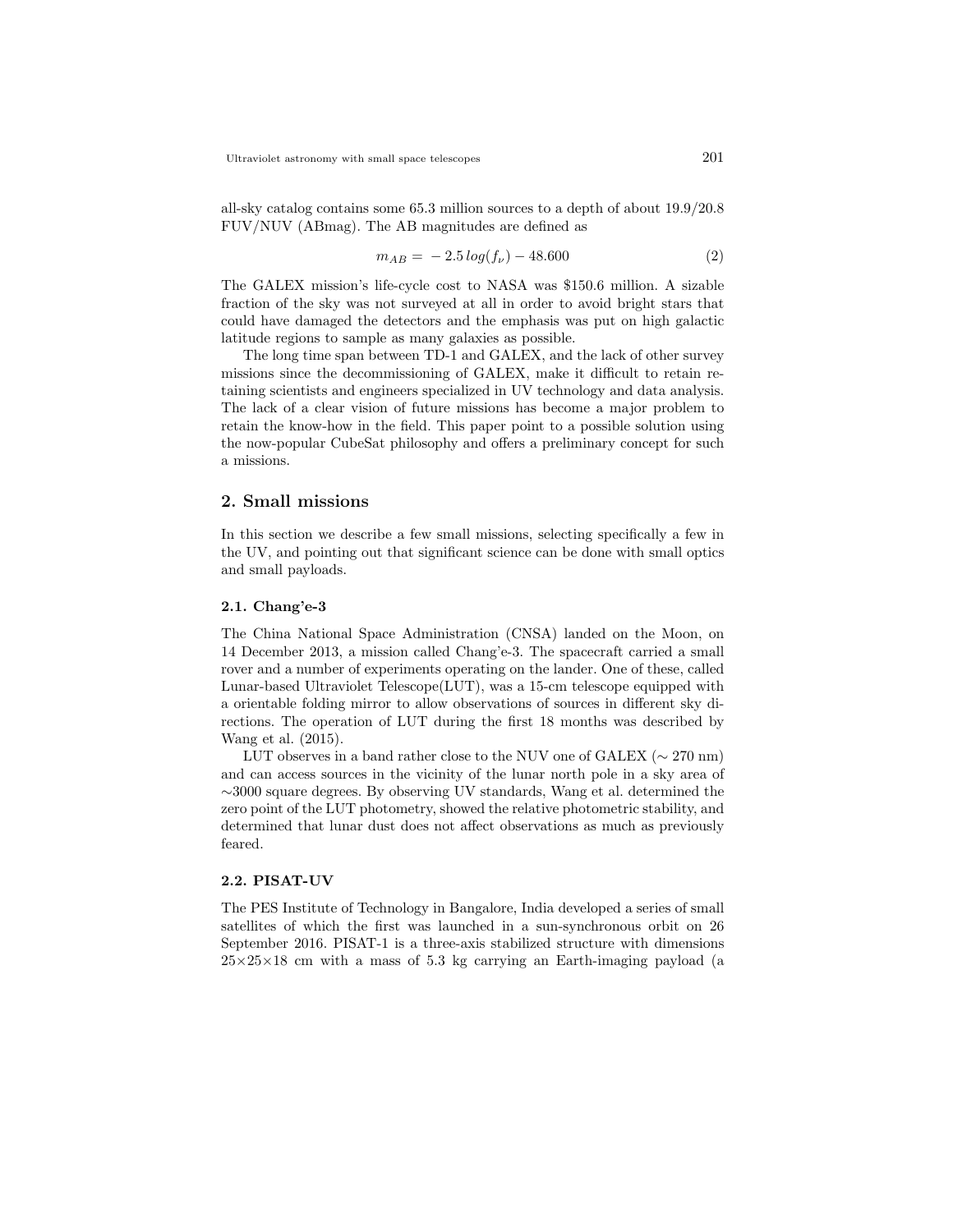CMOS color camera in the visible for Earth observation experimentation manufactured by GomSpace). Each image covers an area of  $\sim 165 \times 125$  km with a spatial resolution of 80-m.

One of the future PISATs will carry an ultraviolet imaging telescope that will be designed and built at the Indian Institute of Astrophysics (IIA) in Bangalore. The preliminary design is for a 10.8-cm aperture Ritchey-Chrétien design that will operate in the NUV to cover a three-degree wide field of view with an angular resolution of 13-arcsec (Ambily et al., 2016). The detector will be a solar-blind multi-channel plate optically coupled to a CMOS detector read out with a FPGA based data acquisition board. The entire telescope masses 2.5-kg and requires less than 5W to operate (excluding thermal control). Its development costed less than 10,000 US\$.

#### 2.3. Duchifat, Hoopooe, and ABIR

The Herzliya Space Laboratory (HSL) is a student satellite building laboratory. The students are upper high-school, primarily from the Herzlyia (Israel) area, but now HSL is collaborating with same-level students from at least five other high schools, including some from Arab, Druse and Bedouin communities. In building space hardware, the students enjoy specialist help from experienced mentors from the space industry. Duchifat was the first Israeli satellite to be designed, built and constructed by high school students, and the first Israeli CubeSat (see below on CubeSats). It is a 1U CubeSat used for store-and-forward communications, it was launched on July 19, 2014, and is still operating at the time of writing this paper.

The second nano-satellite built by HSL is Hoopooe, a 2U nano-sat with a 2-kg mass that was launched as part of the QB50 multi-satellite mission to study upper atmosphere electricity. HSL is now building its third nano-sat, ABIR (Knight), a 3U nano-sat that will carry an Earth-imaging payload, rather similar to the one described on PISAT-1. ABIR will be three-axis stabilized and it, as do most of the nano-sats constructed or planned, relies heavily on offthe-shelf subsystems now available from a large variety of vendors. Although not operating in the UV, these nano-satellites demonstrate that it is possible to have successful space experiments without extremely high costs and very sophisticated infrastructure.

## 3. The CubeSat revolution

Space research was strongly dependent since its inception by the fabrication of the platforms used to operate scientific experiments. These were mostly one-ofa-kind constructions, requiring expensive testing to ensure a reasonable degree of success. Yet satellite and spacecraft platforms have a number of common requirements that drive a need for similar properties. The platforms have to be sturdy to survive the rigors of launch and operation in space (i.e., power supply,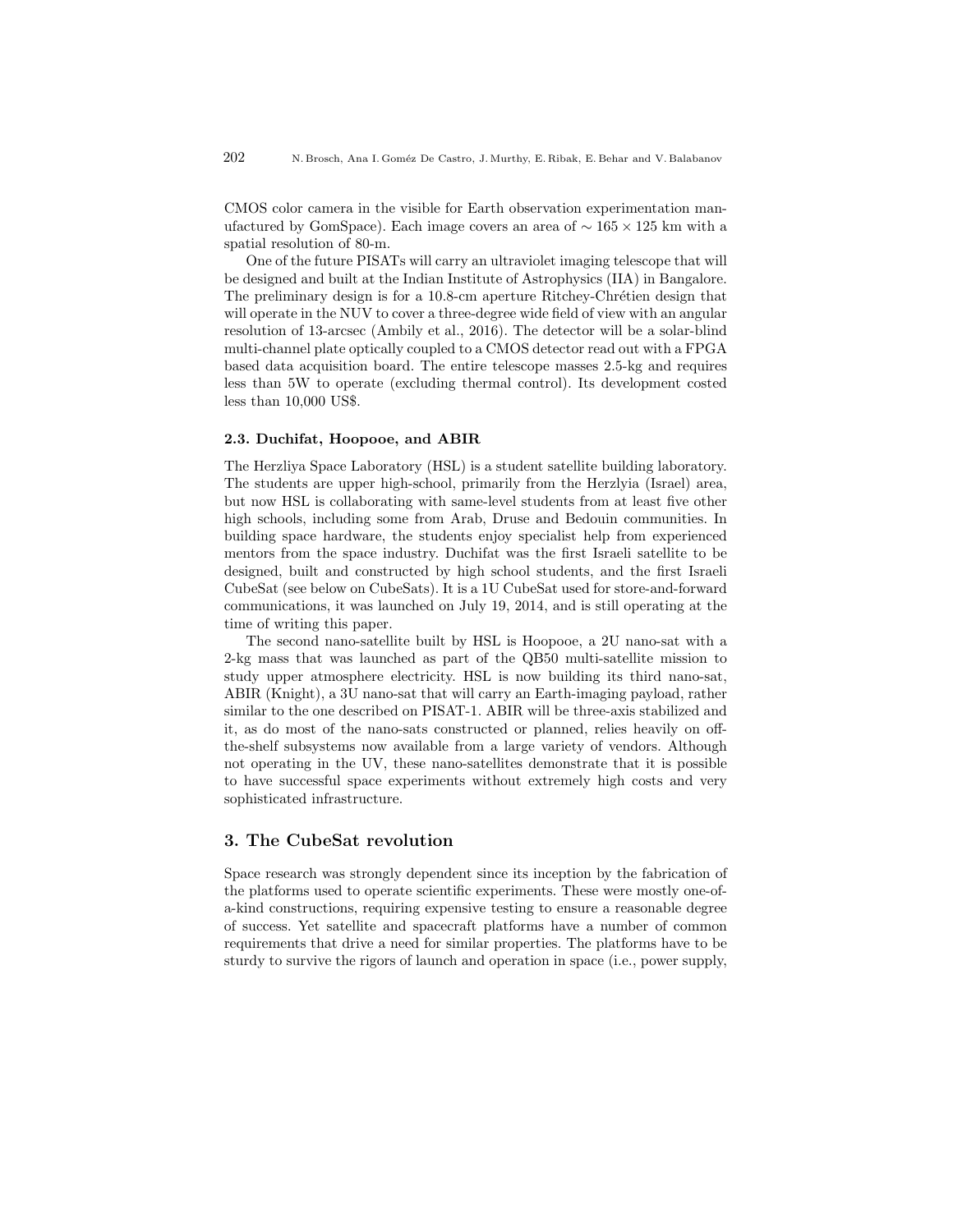thermal and attitude control, etc.). In many cases these requirements could be served by standardized components; these could be fabricated in relatively large numbers, reducing the cost-per-unit due to volume production, and if one would be qualified for space flight further products of the same kind would not require the expensive qualification process.

In 1999 the California Polytechnic State University (Cal Poly) and Stanford University developed the CubeSat specifications to ease the design, manufacture, and testing of small satellites intended for low Earth orbit (LEO). The standard CubeSat is a  $10\times10\times11.35$  cm unit (1U) that provides  $10\times10\times10$  cm clear space (one liter of useful volume) while weighing no more than 1.33 kg. More units can be stacked to offer larger volumes, forming 2U, 3U, 6U or larger platforms. Since many CubeSats are  $10\times10$  cm (regardless of length) they can be launched and deployed using a common deployment system called a Poly-PicoSatellite Orbital Deployer (P-POD), developed and built by Cal Poly. Since the P-PODs and the CubeSats they deploy in orbit are relatively light-weight, they do not require dedicated launchers but can be deployed as secondary payloads whenever a larger and much more massive satellite is orbited. On the other hand, there is almost no control of the orbit, which will be close to that of the primary payload.

The standard  $10\times10$  cm cross-section implies that electronic boards and special sub-system, such as mechanical structure, power distribution, on-board computer, attitude and control systems can be fabricated on standard (PCI-104 form factor) boards and used for many missions. This caused the rise of specialized industries that design, fabricate, test and qualify sub-systems, which are then available to interested experimenters as custom-off-the-shelf (COTS) products. All these measures, and a philosophy of one-string design (foregoing the redundancy requirements) and extensive testing of different models of the experiment (structural, electrical/electronical, qualification, etc.) work together to reduce considerably the cost of a space experiment to as low as a few tens of thousands of US\$ for a 1U CubeSat. This has been pointed out clearly by the Committee on Achieving Science Goals with CubeSats; Space Studies Board; Division on Engineering and Physical Sciences; National Academies of Sciences, Engineering, and Medicine (Zurbuchen & Lal, 2017).

Advances in CubeSat design allow now the use of deployable solar panels (more available power and even deployable structures with final dimensions much larger than those of the CubeSat as launched; e.g. the RainCube 6U platform by JPL, which houses a ∼50-cm parabolic antenna for a Ka-band (35.75 GHz) radar payload. Enlisting this capability of deploying larger structures from CubeSats for a possible astronomy mission implies the capability of orbiting relatively large collecting optics that would make a CubeSat mission almost equivalent to a "small" sized NASA mission such as GALEX.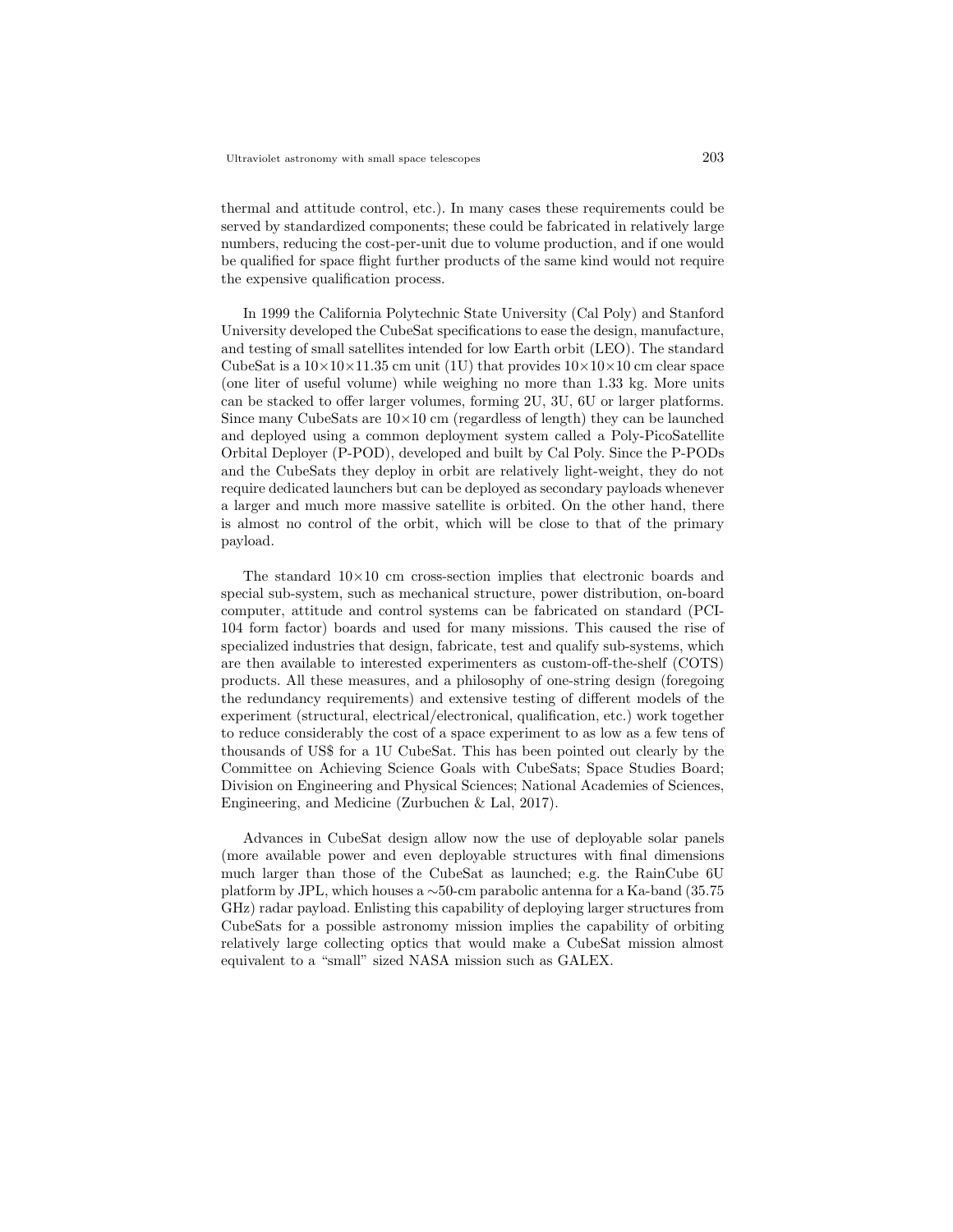### 4. Segmented optics

Classical telescope optics follow approximately a ratio of 1/10 between the diameter and the primary mirror (PM) thickness. This is the result of the need to maintain the reflecting surface as accurately as possible, at all orientations of the mirror relative to the gravity vector. Thus high-capability optics suffer from a relatively large volume and, given the thickness-to-the-diameter ratio and the density of the materials used to fabricate the mirror, from an associated large mass. All these make the launching of a classical telescope to space a prohibitively expensive undertaking.

There are means of reducing the mass of the PM without affecting its optical performance, such as selectively machining away large fractions of the glass ("light-weighting") while leaving sufficient material to form structural ribs and bosses for securing the finished mirror to its support structure. Extreme lightweighting can reduce the mass of a mirror to 20% or less of its initial, not light-weighted mass. Other means to produce lightweight mirrors require the use of exotic materials, such as beryllium or silicon-impregnated carbon (C-SiC). Also, it is possible to divide the primary mirror into thin segments, saving mass and relying on a support structure to maintain the optical surface. This is the method chosen for the PM of the James Webb Space Telescope (JWST), where a complicated mechanism deploys the PM stack of 18 beryllium segments, each weighting about 20-kg, and aligns them to form the 6.5-m diameter almost diffraction-limited (in the near-infrared at  $2 \mu m$ ) PM.

To reach the required optical quality, the segments of the JWST's PM can be adjusted in space to bring them perfectly in-phase with actuators applying force to the backs of the segments. This allows not only adjusting the tip and tilt of each segment, but also of slightly changing its curvature. It is expected that after JWST reaches is operational orbit at the second Lagrangian point (L2) of the Sun-Earth system, some two months will be spent aligning the optics. The "folding" of the JWST PM also reduces the launched volume, allowing the 6.5-m diameter mirror to fit in the nose cone of the Ariane-5 launcher, which allows a maximum 4.57 meter payload diameter. Segmented mirrors reduce thus both the mass and the volume of the optical systems to be orbited.

### 5. Segmented optics at the Technion

The Asher Space Research Institute (ASRI) and the Department of Physics at the Technion in Israel run a program to develop segmented mirrors that can be deployed and aligned in space. The preliminary design of such a device has each segment (called here "petal") made of the reflecting surface that has the shape and finish of the final mirror and is supported by a stiff mounting surface that deploys, together with all its attachments, from the main structure. Between the mounting surface and the back of the mirror segment there are a number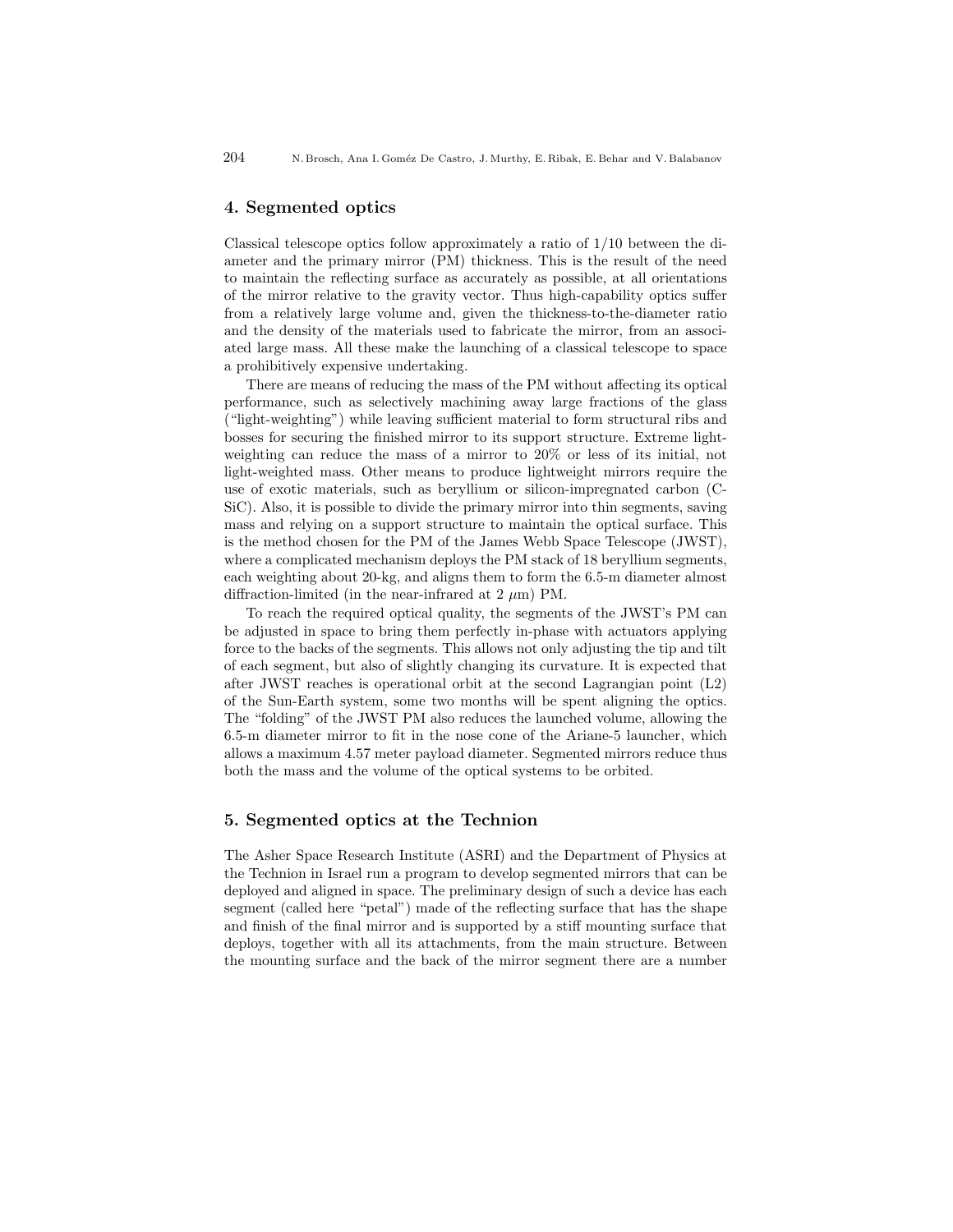of nano-actuators that can push or pull the segment relative to the mounting surface. This way, each segment has independent capability to "piston", "tip" or "tilt", thus being able to adjust as required.

The nano-actuators are piezo-electric devices of high reliability and accuracy, thus the motions are well-controlled and repeatable, while not requiring power when not actuated. As with many segmented telescopes, the major issue in forming the final accurate reflecting surface is the phasing of all the segments. As mentioned above, this phase is estimated to require two full months for the JWST. As of now, there is no direct method of measuring the phase of propagating light and the best one can do is to measure intensity. Using this method, laboratory tests with a bench-top system done at ASRI succeeded to phase a four segment mirror system in a few hours by using a hardware "simulated annealing" algorithm that is iterative and uses a feedback loop to correct the phase errors (Paykin et al., 2015). Success is determined by the achievement of the sharpest image, and the method is efficient since the phasing sensor is the same as the imaging sensor of the payload and the source against which the optimization procedure is performed is a star (simulated in the lab by a point source).

# 6. Putting it all together

With the elements described above, it is possible to propose a revolutionary platform which, with the form factor of a 3U or 4U CubeSat could perform UV science almost at par with what GALEX yielded for a mission cost well below 1 M\$, i.e. less than 1% of the total GALEX budget. A generic view of the experiment is shown in Fig.1.



Figure 1. A possible 3U configuration of the proposed spacecraft. The left panel shows a view from the sky with the four petal extended. The right panel shows a side view of the open petals and the secondary assembly. The incident light is focused on the detector located in the bottom unit of the 3U configuration.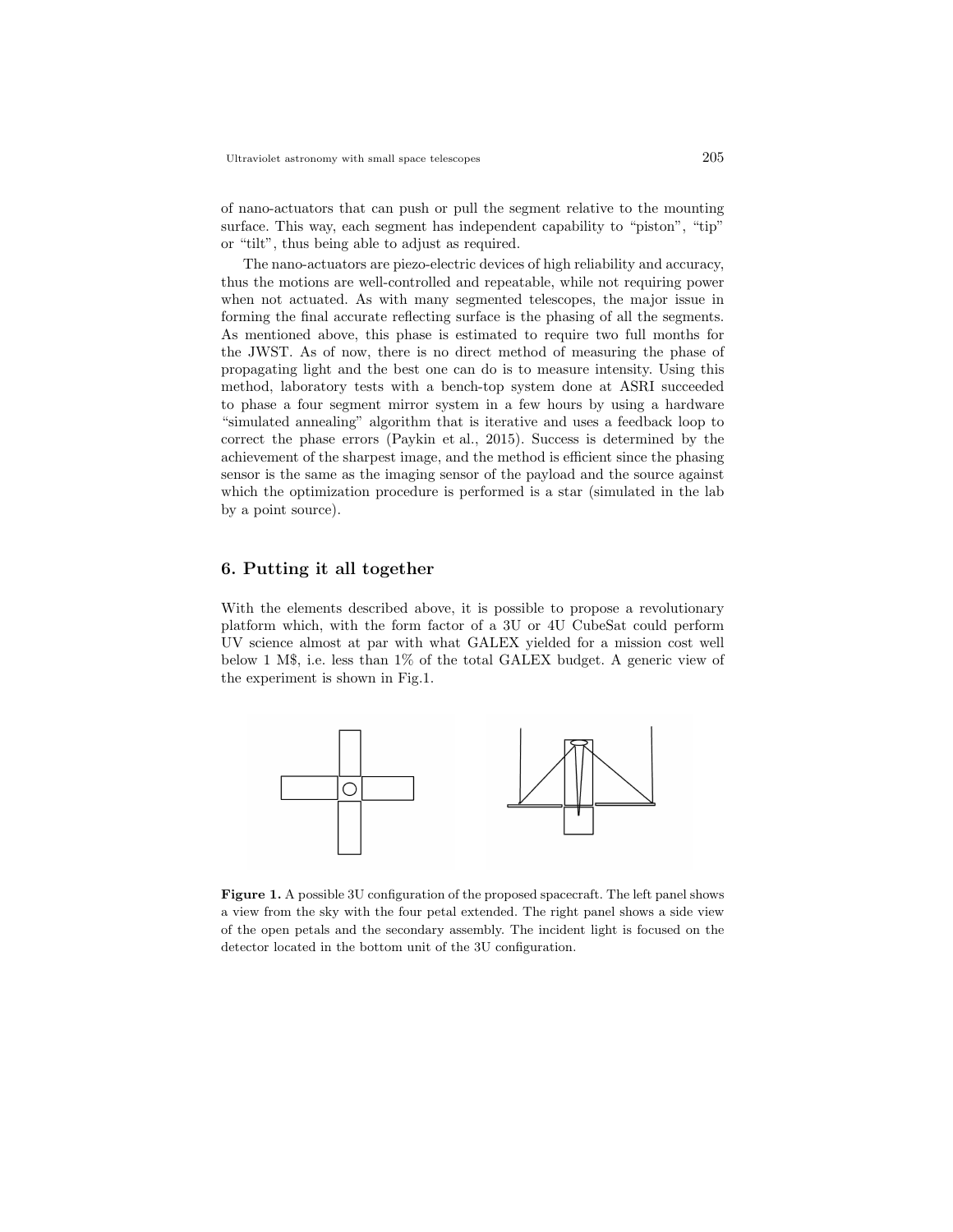As Fig.1 shows, the top two units of the 3U configuration carry the four "petals" of the segmented PM and the secondary mirror assembly. Once in space, the petals deploy and form an unphased PM of some 800 cm<sup>2</sup> unobstructed collecting area (smaller than the  $\sim$  5000 cm<sup>2</sup> of GALEX, but still significant). The phasing is done via the simulated annealing algorithm using the detector, which could be a variant of the one developed for PISAT-UV. The back-sides of the support elements of each petal carry solar panels and are therefore directed sunward after the petal deployment, which puts the telescope itself in an antisunward direction.

Between the deployed petals it will be necessary to deploy some thermal blankets. These would ensure that the optics are always in shadow and stay cool during the orbital day. The bottom unit of the 3U configuration would carry all the necessary subsystems for the proper operation of the experiment; if necessary, this can be extended by another unit for a final configuration of 4U. Power is supplied from the solar panels on the bottoms of the petals and on all sides of the bottom unit(s) of the configuration, where the telemetry antennas are also located.

There are numerous science goals that can be achieved with variants of this experiment. To mention just a few, it would be possible to fill-in areas and topics not covered by GALEX such as observing in the FUV, or to monitor transient sources in the UV, or to perform a survey of the  $2174\AA$  interstellar extinction feature by adding a grism in the converging beam that would allow measuring the equivalent width of the feature in many stars.

#### 7. Conclusions

We have described a possible mission for the space UV based on the CubeSat architecture, with most components commercially available, and where the science payload is based on work on segmented mirrors and their phasing done at the Technion, and on the detector package for small satellites developed at the IIA. We estimate that such a mission could be realized within two years, would cost less than 1M\$, and could provide unique science in the UV. Moreover, if realized such a mission could provide the pathfinder of future missions using essentially the same hardware with minor modification to attack different problems in the field of ultraviolet astronomy.

Acknowledgements. NB acknowledges support from the Czech Academy of Sciences to attend the IBWS 2017 meeting. AIG acknowledges Research Grants from Spain's Ministry of Economy, Industry and Competitiveness: ESP2015-68908-R, and AYA2015-71864-REDT.

#### References

Ambily, S., Mathew, J., Sarpotdar, M., et al. 2016, in SPIE proceedings, Vol. 9905,